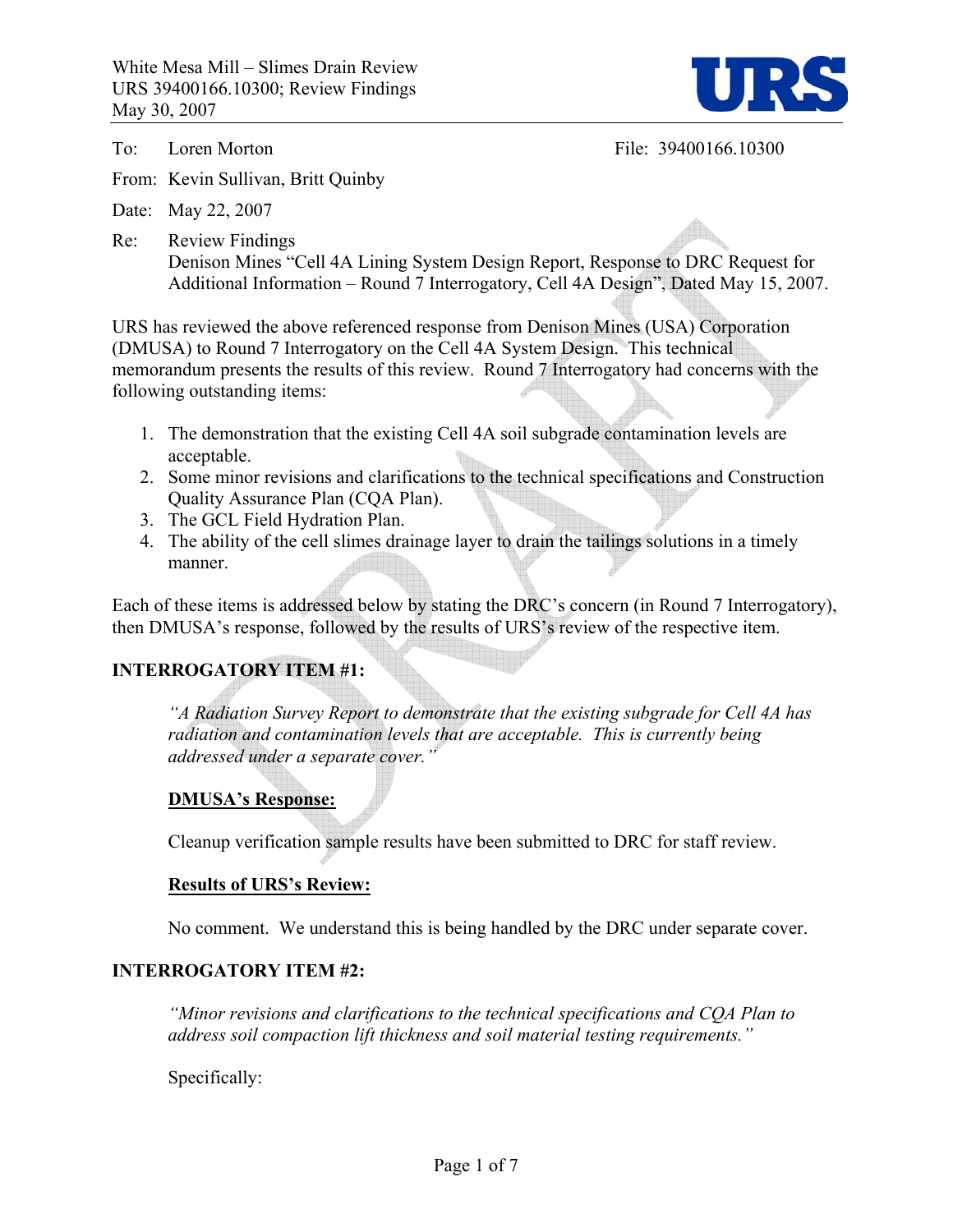

• *Please state in Section 02220 (3.02) of the Technical Specifications that the subgrade soil shall be a minimum of 12-inches thick. Also include in this section that an acceptable maximum loose lift thickness before compaction of the subgrade soil is 8 inches.* 

### **DMUSA's Response:**

DMUSA does not believe that a minimum of 12-inches of subgrade soil is necessary for the performance of he proposed liner system. As this layer will be compacted and provides for a maximum protrusion height that will minimize potential damage to the liner system components. There appears to be no other reason to have a minimum thickness assigned to this layer.

Technical Specifications Section 02220, Subgrade Preparation, has been revised to include requirements for a maximum 8-inch loose lift thickness.

#### **Results of URS's Review:**

A minimum compacted subgrade thickness will account for any underlying protrusions. It also accounts for the potential for the subgrade to consolidate on loading and expose underlying protrusion to the liner system. This is of particular concern considering the close location of bedrock to the subgrade surface under Cell 4A and it potential to be exposed. However, in consideration of the requirement that there be no protrusions greater than 0.5 inches, (per Section 02220 of the technical Specifications), and that the subgrade will be inspected prior to liner installation, this requirement can be lifted.

• *Please revise the use of the term "in general conformance" (with a specific test procedure) to state "in conformance". This applies to the use of this phase throughout the technical specifications and CQA Plan.* 

### **DMUSA's Response:**

The CQA Plan has been revised to include "in accordance" requirements.

#### **Results of URS's Review:**

No comment other than the request has been met.

• *Please revise Table 1B to state that at a minimum, one test per soil type will be performed for ASTM 422 and 1557.* 

#### **DMUSA's Response:**

Table B has been revised to provide the testing for soil type.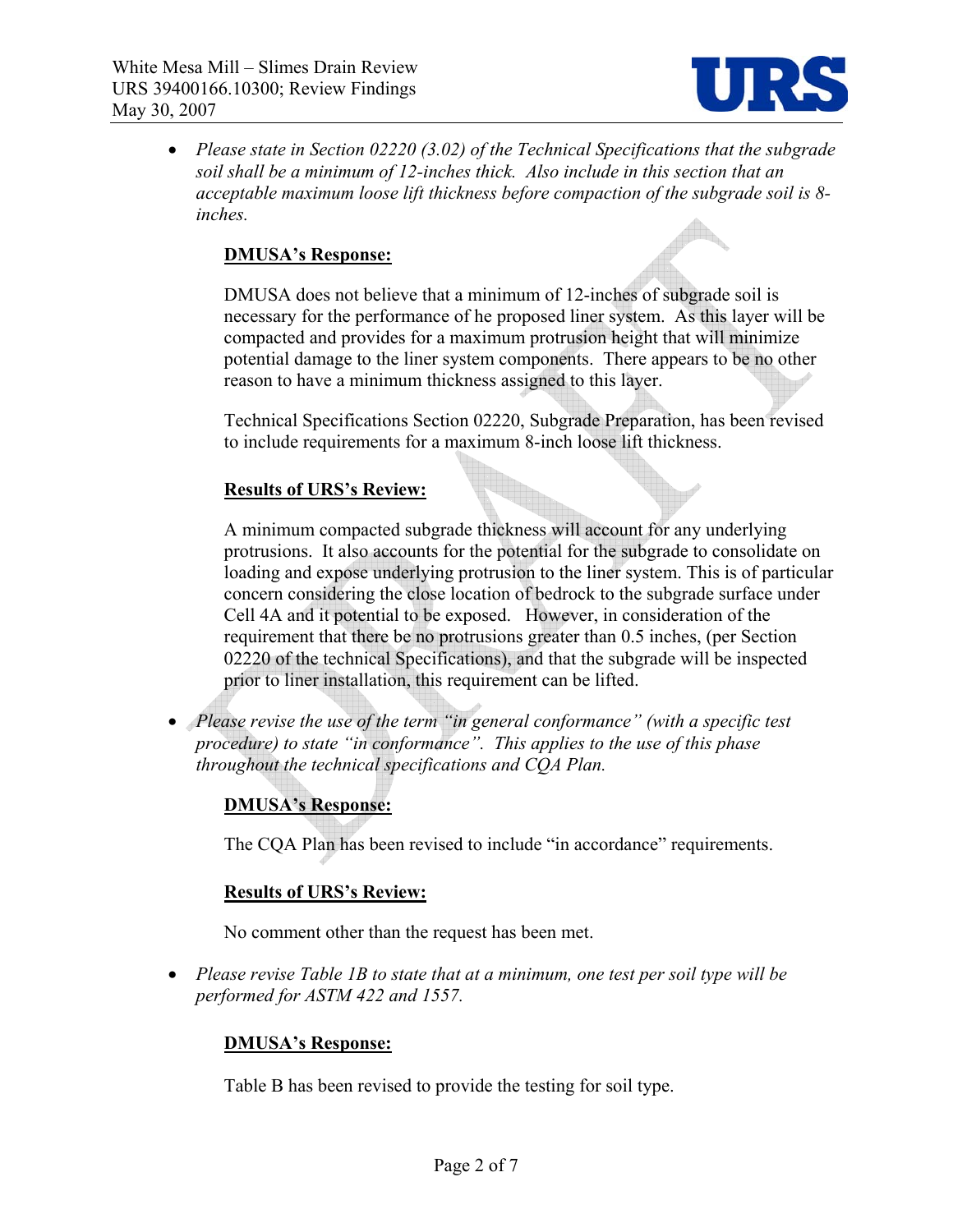

# **Results of URS's Review:**

No comment other than the request has been met.

# **INTERROGATORY ITEM #3 (as worded from DRC transmittal letter):**

*"Incorporation of specific listed items into the GCL hydration demonstration project. DUSA is authorized to begin the proposed hydration demonstration project as outlined in a letter from GeoSyntec Consultants dated March 27, 2007, in accordance with the following conditions: a.) The project must be continued, i.e. sampling and testing GCL moisture content, until the GCL hydration level is at a minimum of 140% in accordance with ASTM D 5993, and b.) The test pad must be moved away from the toe of the slope and preclude storm water run-on from effecting the test pad."* 

### **DMUSA's Response:**

DUSA will begin implementation of the GCL hydration work plan on 21 May 2007. The test pad will be installed away form the toe of the slope and will be protected from storm water run-on. Furthermore, the GCL sampling will occur until the GCL moisture content reaches a minimum level of 140% in accordance with ASTM 5993.

### **Results of URS's Review:**

No comment other than the request has been met.

# **INTERROGATORY ITEM #3**

*"Cell 4A slimes drain design needs to include a drainage layer over the strip drains that will have the ability to drain the tailings solution in a timely manner. The use of a drainage layer over the strip drains needs to be included in the demonstration of the effectiveness of the slimes drainage system. In addition there are a few clarifications on the demonstration provided that need to be addressed."* 

### **DMUSA's Response:**

DMUSA provided in the response an explanation and revised calculations to demonstrate the proposed slimes drainage system has the ability to drain the tailings solution in a timely manner.

### **Results of URS's Review:**

Review of "Analysis of Slimes Drain" (Revision 1) Computation by Geosyntec Consultants provided with DMUSA's response is as follows: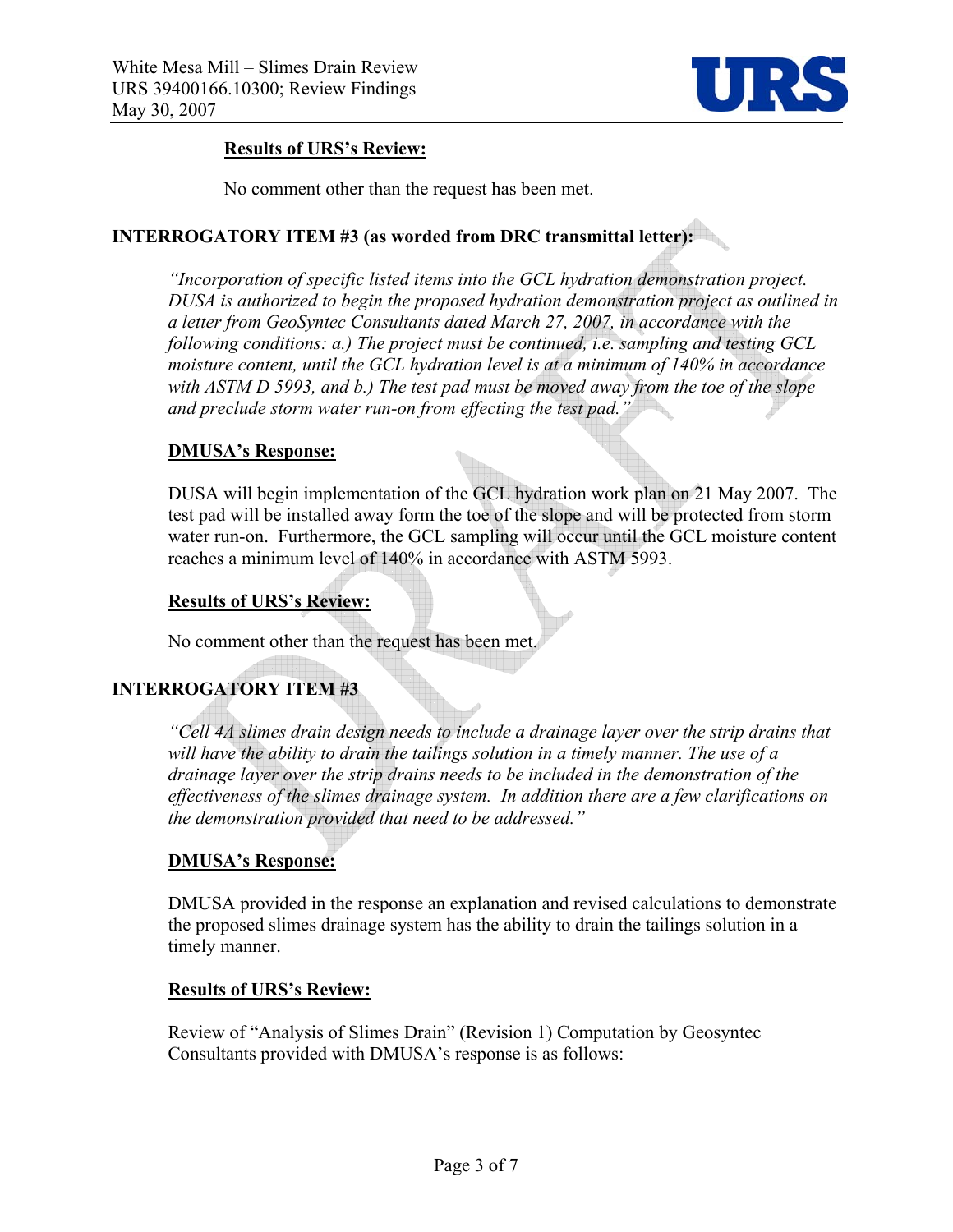

#### **Documents Reviewed:**

URS has reviewed and evaluated the following document in connection with the Utah Division of Radiation Control, Cell 4A Lining System, Demison Mines (USA) Corporation, White Mesa Mill, Blanding Utah - Round 7 Interrogatories.

"Analysis of Slimes Drain," Geosyntec Consultants, SC0349-01, May 12, 2007.

All interrogatories provided to date on the subject of the slimes drain design have requested a demonstration that the slimes drain system will remove the tailings solution in the cell (after the cell has become full) in a timely manner. To meet this requirement, DMUSA first proposed an exposed slimes drain system that was limited to the southwest corner of the cell. In response to concerns expressed by the DRC on the adequacy of this system, it was then expanded to cover the entire bottom of the cell. The proposed drain system included exposed strip drains (wrapped in fabric) connected to a collection header and extraction sump. No filter layer or blanket was included between the drains and the tailings. At one point DMUSA proposed the use of a cyclone to separate out the tailings courser fraction and place it in the cell over the drain system as a drainage and filter blanket. However, due to complications with placement of the material generated by the cyclone, this was not carried through to the current proposed design. Other than a geotextile wrap around the strip drain, the current design has no drainage/filter material between the strip drain and the tailings.

In addition, although the revised calculation presented does appear to be correct, the applicability of the Darcy equation to this type of multi-dimensional problem is questionable. URS maintains that the best means of solving the flowrate question presented in this calculation is through the use of a two- or three-dimensional model (i.e., modflow). These types of models are capable of including consideration of the linear flow of groundwater further from the dewatering point, as well as the two dimensional flow that occurs nearer to the dewatering point. The solution presented herein should be considered an estimation and therefore employ only conservative assumptions.

As stated in all of the interrogatories, the primary concerns expressed by URS with the proposed slimes drain system design for Cell 4A are:

- 1. Inadequate capacity of the drain system to remove the tailings solution in a timely manner. Specifically for the current design, inadequate surface area available to allow for timely removal (flow) of solution out of the tailings and into the strip drains.
- 2. The lack of adequate filter blanket material between the tailings and the strip drains, which would result in the clogging of the drains.

The current Best Available Technology (BAT) that addresses these concerns is to include a properly designed drainage and filtration layer between the tailings and the drains. If properly designed, this layer will be more permeable than the overlying tailings material and will function to expose more surface area of the tailings to the more permeable filter layer. The filter layer will also significantly reduce the flow time for the solution to the drain, and will ensure that,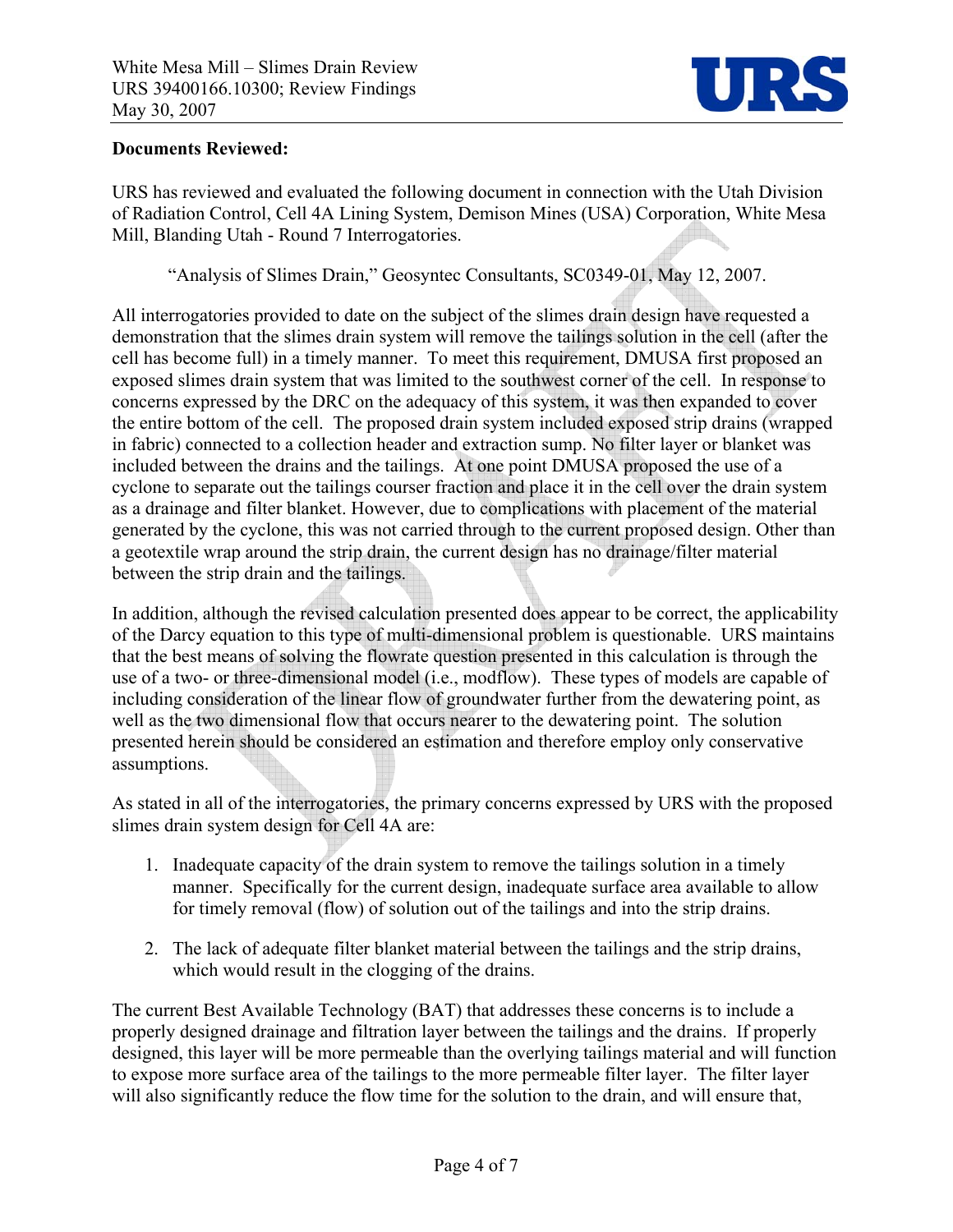

H.

regardless of the actual permeability of the slimes material, the best available technology is being used to provide timely drainage. Further discussion on the drainage time is presented below. Again, if properly designed, this layer will function to filter out the fines in the tailings and minimize the potential for clogging of the drain.

#### **Provision for Adequate and Timely Drainage**

The revised slimes drain calculation provided by DMUSA in response to this interrogatory includes revised (increased) permeability estimate for the tailings of  $3.31 \times 10^{-4}$  cm/sec. This estimate is extracted from DMUSA milling material gradation data, a Colorado School of mines 1978 grinding study, and published permeability values estimated for similar soil types (per soil gradation/classification). These are all estimated values; no DMUSA tailings specific permeability values developed from permeability testing of the material are available. The results show that using the current design and the estimated tailing permeability (assuming the drain does not clog), the tailings solution would be removed from Cell 4A in approximately 5.5 years.

The assumed value for permeability of the tailings is the key factor in this demonstration. Assuming a value of permeability that is one order of magnitude lower will cause the estimated time to dewater the cell (days) to increase by one order of magnitude (i.e., 300 days to 3,000 days). Assuming that the potential for the drain to clog is addressed, ensuring that the permeability of the tailings is  $3.31x\ 10^{-4}$  cm/sec or greater is critical. The tailings could be tested during production to ensure that the permeability assumption is accurate. However, this becomes problematic if the tailings are shown to have a lower permeability, particularly since the drains will have been installed and inaccessible. Another alternative is prior to the start of construction obtain samples from tailings currently onsite and test them for permeability. The preferred alternative, however, is to ensure conservatism in the design, and include a filter blanket over the strip drains.

### **Filter Blanket over the Strip Drains**

Under the proposed design where a filter blanket is not being used between the tailings and the strip drain, DMUSA proposes that the slurry placement technique will allow the courser tailings to fall out over the slimes drain and provide for a filter (and drainage blanket). However, the material properties (i.e., it's suitability as a filter blanket) are not known, and the ability of this method to cover the drainage system with appropriate filter material is of concern. None of these parameters have been demonstrated in the current design.

BAT for subsurface drains is to include a filter blanket material (backfill) around the drain. The filter material must be properly designed to filter out the fines and still allow fluid to pass to the drain. The design includes proper gradation and thickness of filter material. Recent observations of failed drain systems have shown that wrapping of drainpipes with filter fabric without the inclusion of a properly designed filter layer have resulted in clogging and failure of the drain. This is further supported by the installation recommendations provided by the respective manufacturers of the drainpipe. For example, the technical information for the strip drains provided by Multi-Flow, as referred to in DMUSA design calculations, recommends that the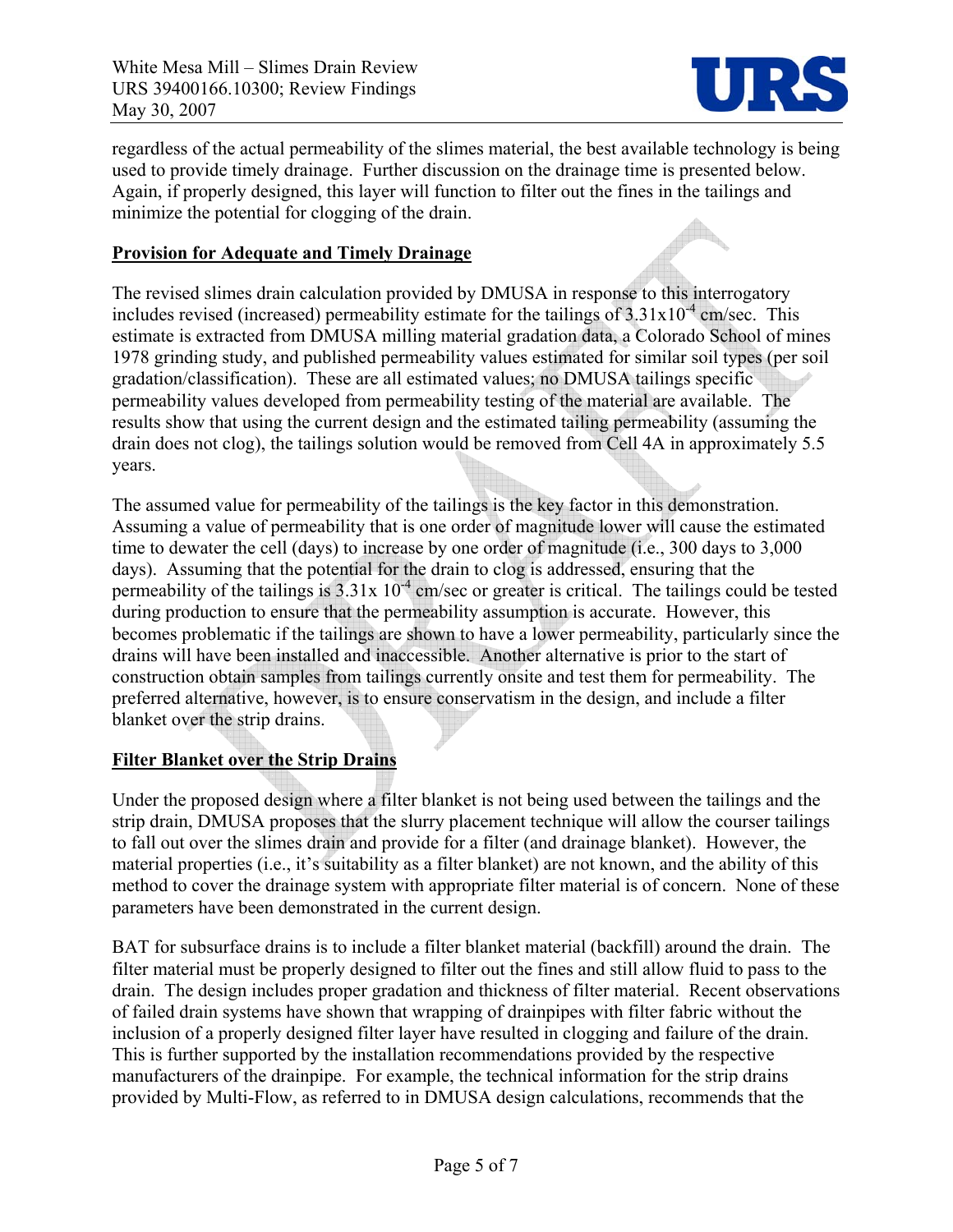

strip drain be placed in a suitable filter material backfill. They recommend the following (as copied from their web site www.varicore.com):

> "*Fine and very fine sand may slow down the inflow of water and may even pass through the filter. Larger aggregates, on the other hand, will not do an adequate job of filtering.*

*"Very coarse sand" is recommended as backfill medium for drainage products. According to the USDA system of classification, very coarse sand has an approximate particle size of between 1.0 and 2.0 mm. When passed over sieves very coarse sand will have:* 

- *less than 5% retained on a #10 U S standard sieve*
- *less than 5% passing a # 30 U S standard sieve*
- *No more than 1 % pass through a # 50 U S standard sieve*

*Should it be necessary to deviate from this recommended backfill material due to lack of availability or other constraints placed upon the drainage system design, a reduction in the life of the drainage system can be anticipated*."

Based on the DMUSA testing presented, the slimes material may contain approximately 98% passing the #30 sieve, with almost 80% passing a #70 sieve (which is smaller than the #50 sieve). Therefore, even the majority of course material contained in the tailings does not meet the manufactures requirements for filter blanket material. In short, there appears to be less than 20% of the slimes material that might even be suitable for this filter material.

The thickness and extent of the filter blanket is specific to the application. In this case, in consideration of the need to maximize the potential for the tailings to drain, the extent of fines in the tailings, and the potential for disturbance of this layer during slurry placement, it is recommended (and would be consistent with BAT) that a continuous course sand blanket be placed over the strip drains on the bottom of the cell with a minimum thickness of 18 inches, and that meets the manufactures material property recommendations.

#### **Other Minor Discrepancies**:

Some other minor discrepancies identified are:

- At the bottom of page 3/11 of the calculation, the reference to porosity should be 0.22 not 0.022. The calculation uses the correct number.
- The drawings (Sheet 5 of 7; Section C), and Section 02616 of the Technical Specifications call for Contech Stripdrain 80. However, the calculations refer to Multi-Flow Drainage Systems (12-inch width strip drain). We believe the strip drain to be used is from Multi-Flow, it is our understanding that the Contech 80 is no longer available. The drawings should be revised accordingly.